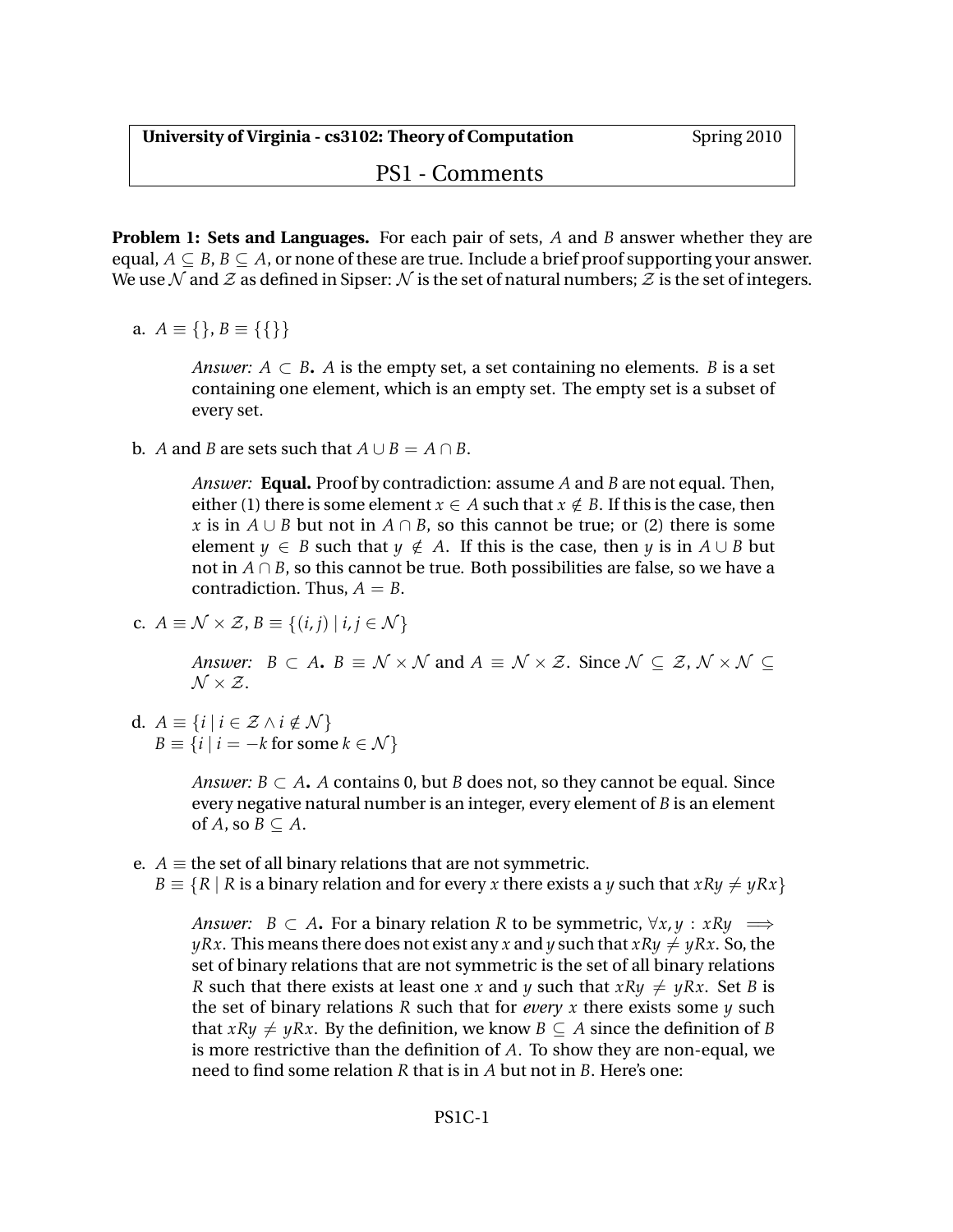If  $x = 0$  or  $y = 0$ ,  $xRy = true$ . Otherwise,  $xRy = x < y$ . For  $x = 0$ , there is no *y* such that  $xRy \neq yRx$ . Thus, this relation is not in *B*. It is, however, in *A*, since  $3R4 \neq 4R3$ .

**Problem 2: Functions.** Describe three ways a Java method is different from a mathematical *function* (as defined in Section 0.2).

*Answer:* Unlike a mathematical function which always produces the same output for the same input, a Java method may produce different outputs when it is applied multiple times to the same input. (For example, java.util.Random.nextInt() produces a random number every time it is called.)

Unlike a mathematical function that produces an output for all inputs in its domain, a Java method may fail to produce an output for some inputs in its domain. For example, it may fail to terminate or produce an exception.

Unlike a mathematical function which is an abstract mapping that takes no resources, a Java method takes resources (including time, energy, and space) to produce a result.

Unlike a mathematical function which has infinite precision, a Java method can only output results that can be represented on the execution platform. Thus, even simple mathematical functions like  $+$  cannot be correctly implemented as Java methods for all inputs.

**Problem 3: Graphs and Trees.** These questions are intended to check your careful understanding and precise application of the definitions in Section 0.2.

Consider the undirected graph  $G = (V, E)$  where  $V = \{1, 2, 3, 4\}$  and  $E = V \times V$ .

a. How long is the longest *simple path* in *G*?

*Answer:* **3.** A simple path is a path that doesn't repeat any nodes. Thus, the longest simple path in *G* will use each node once (e.g.,  $1 \longmapsto 2 \longmapsto 3 \longmapsto 4$ ). The length of a path is the number of edges, so this path has length 3.

b. How many subgraphs does *G* have?

Answer: Recall the subgraph definition: *G'* is a subgraph of *G* if the nodes of  $G'$  are a subset of the nodes of  $G$ , and the edges of  $G'$  are the edges of  $G$  on the corresponding nodes. Thus, we can create a subgraph for any subset of the nodes in *G*, but once the nodes are selected there is no choice what edges to include. There are  $\mathcal P(G)$  possible subsets of  $G$ , so there are  $2^4=16$  possible subgraphs. (Note that the empty graph and *G* itself do count as subgraphs of *G*.)

c. How many of the subgraphs of *G* are *trees*?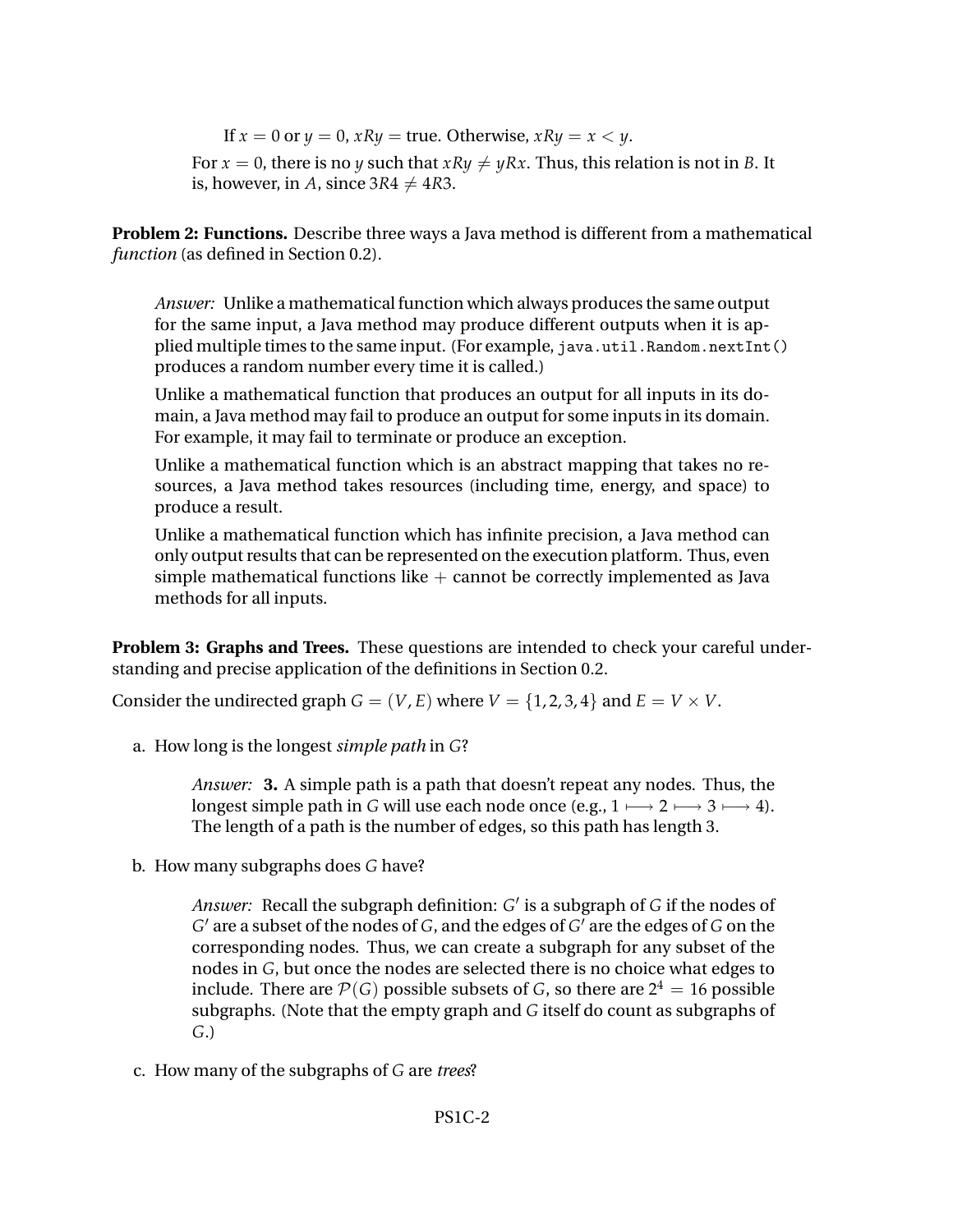*Answer:* **1.** A tree is a graph that is connected and has no simple cycles. In *G*, every node has a self-cycle since  $E = V \times V$  which includes elements like (1, 1). Hence, any subgraph of *G* that contains any nodes has a cycle and is not a tree. The only subgraph that is a tree is the empty subgraph (no nodes), so there is **1** subgraph that is a tree.

**Problem 4: Roshambo.** [This question was removed from this problem set.]

**Problem 5: Subsets.** Prove that the set subset operator  $(\subseteq)$  is (a) reflexive and (b) transitive, but (c) not symmetric.

*Answer:* We use *A*, *B* and *C* to represent any set.

- a. Reflexive:  $A \subseteq A$ . By the definition of  $\subseteq$ , the sets are equal so every member of *A* is also a member of *A*.
- b. Transitive:  $A ⊂ B$  and  $B ⊂ C$  implies  $A ⊂ C$ . Proof by contradiction: suppose *A* ⊂ *B* and *B* ⊂ *C* but *A*  $\supset$  *C* (note that  $\supset$  is the opposite of ⊂). This would mean there is some element  $x \in A$  such that  $x \notin C$ . But,  $A \subseteq B$ , so  $x$  must be in *B*. And,  $B \subseteq C$ , so *x* must be in *C*. This contradicts the premise, so provies that  $A \subset C$ .
- c. Not Symmetric:  $A \subseteq B$  does not imply  $B \subseteq A$ . We can prove an implication is not true by finding one counterexample:  $A = \{\}, B = \{1\}$ . Here, *A* is a subset of *B*, but *B* is not a subset of *A*.

**Problem 6: Powerset.** Prove that the size of the powerset of any set *S* is 2<sup>[S]</sup>. (Hint: use induction on the size of the set.)

*Answer:* We prove the property by using induction on the *size of the set* which is a nonnegative integer.

**Basis.**  $S = \emptyset$ . For the empty set,  $|S| = 0$ . The power set is  $\emptyset$ , which is a set of size 1. Since  $2^0 = 1$ , the property holds. (Note: many of your proofs selected the set of size 1 as your basis. This still works for the induction, but isn't enough to prove the property for *any* set, since the induction proof proves the property for the basis and all large sets, but  $\emptyset$  is a set too.)

**Induction.** Prove that if the property holds for a set *S* of size *n*, it also holds for the set  $S' = S \cup x$  for any  $x \notin S$ . The elements of the power set of  $S'$  are the elements of power set of *S* (since *S* is a subset of *S'*, all of the subsets of *S* are also subsets of *S* 0 ) and each element of the power set of *S* with *x* added. Thus, the size of the power set of *S'* is *twice* the size of the power set of *S*:  $|\mathcal{P}(S')| = 2|\mathcal{P}(S)|$ . By the induction assumption,  $|{\cal P}(S)| = 2^{|S|}$ , so  $|{\cal P}(S')| = 2 \times 2^{|S|} = 2^{|S|+1} = 2^{|S'|}.$ 

**Problem 7: Pizza Slicing.** Consider the problem of slicing a circular pizza into pieces using cuts that are straight lines all the way across the pizza. What is the maximum number of pieces that can be cut using *n* cuts? Support your answer with a convincing argument.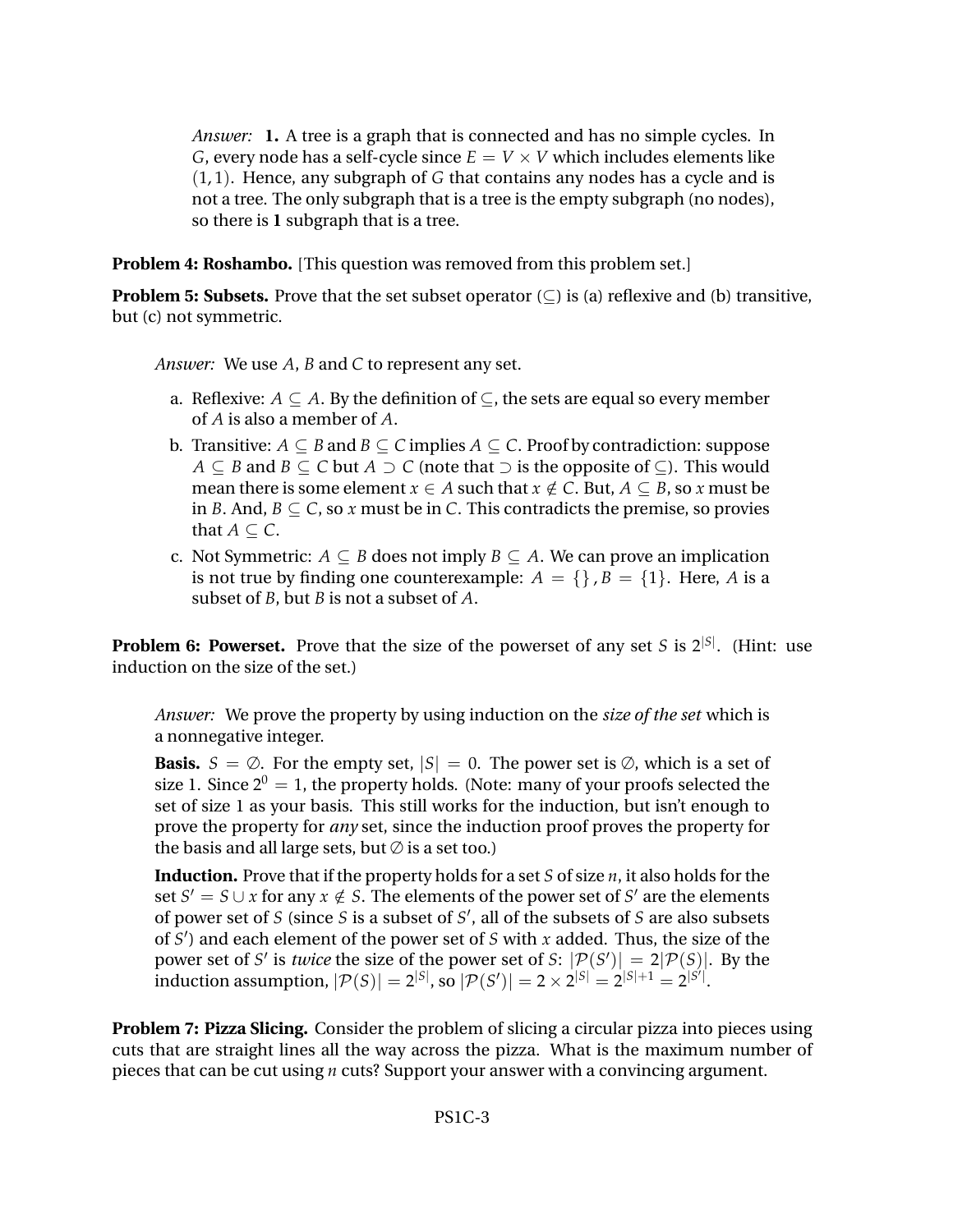*Answer:*



<span id="page-3-0"></span>Figure 1: Three Cuts

Looking at our example in Figure [1,](#page-3-0) after 0 cuts there is 1 piece; after 1 cut, 2 pieces; after 2 cut, 4 pieces; after 3 cuts, 7 pieces. The key observation is that the number of pieces is maximized if each cut bisects all previous cuts. We can always find cuts that do this (although it gets harder to draw them), as long as none of the cuts are parallel to each other (and we can make infinitely many cuts preserving the non-parallel property). Everytime a cut is bisected, one new piece is created. So, the  $n^{th}$  cut will bisect  $n-1$  previous cuts, creating  $(n-1)+1=n$ new pieces (the  $+1$  is for the piece the new cut creates itself). Thus, the number of pieces after *n* cuts is the number of pieces after *n* − 1 cuts + the number of new pieces = *n*. This is the sum of the integers:  $Pieces(n) = 1 + 1 + 2 + 3 + 4 + ... + n =$  $1 + \sum_{i=1...n} i$ .

Intuitively, we can see that the sum of the first *n* integers is  $n(n+1)/2$  since we can sum the pairs of elements from the outside in:  $1 + n = n + 1$ ,  $2 + (n - 1) =$  $n+1, 3 + (n-2) = n+1, \ldots$ . There will be  $n/2$  pairs, so the sum is  $n(n+1)/2$ . We prove this using induction.

**Basis.** If  $n = 0$ ,  $\sum_{i=1...n} i = 0 = 0(0+1)/2$ .

**Induction.** Assume  $\sum_{i=1...n} i = n(n+1)/2$ , show  $\sum_{i=1...n+1} i = (n+1)(n+1+1)$ 1)/2. From the induction assumption, we know  $\sum_{i=1...n+1} i = n+1+\sum_{i=1...n}$ . Using algebra, we can simplify this:  $n + 1 + (n(n+1)/2) = n + 1 + (n^2 + n)/2 =$  $(n^2+3n+2)/2 = (n+1)(n+2)/2$ . This proves the induction hypothesis.

(You saw a graphical proof of this result in Prof. Robins' lecture. This result was famously shown by Karl Friedrich Gauss when his elementary school teacher tried to keep his class busy by asking them to sum the numbers from 1 to 100, but was known at least as early as the 13*th* century in Levi Ben Gershon's manuscript on *The Art of Calculation*.)

**Problem 8: DFAs.** Draw a DFA that recognizes the language of strings in  $\{a, b\}^*$  that do not contain any occurrences of two consecutive *a*s. For example, *e*, *abba* and *ababbbab* are in the language but *aa*, *baa*, and *bbabaab* are not. Use as few states as possible.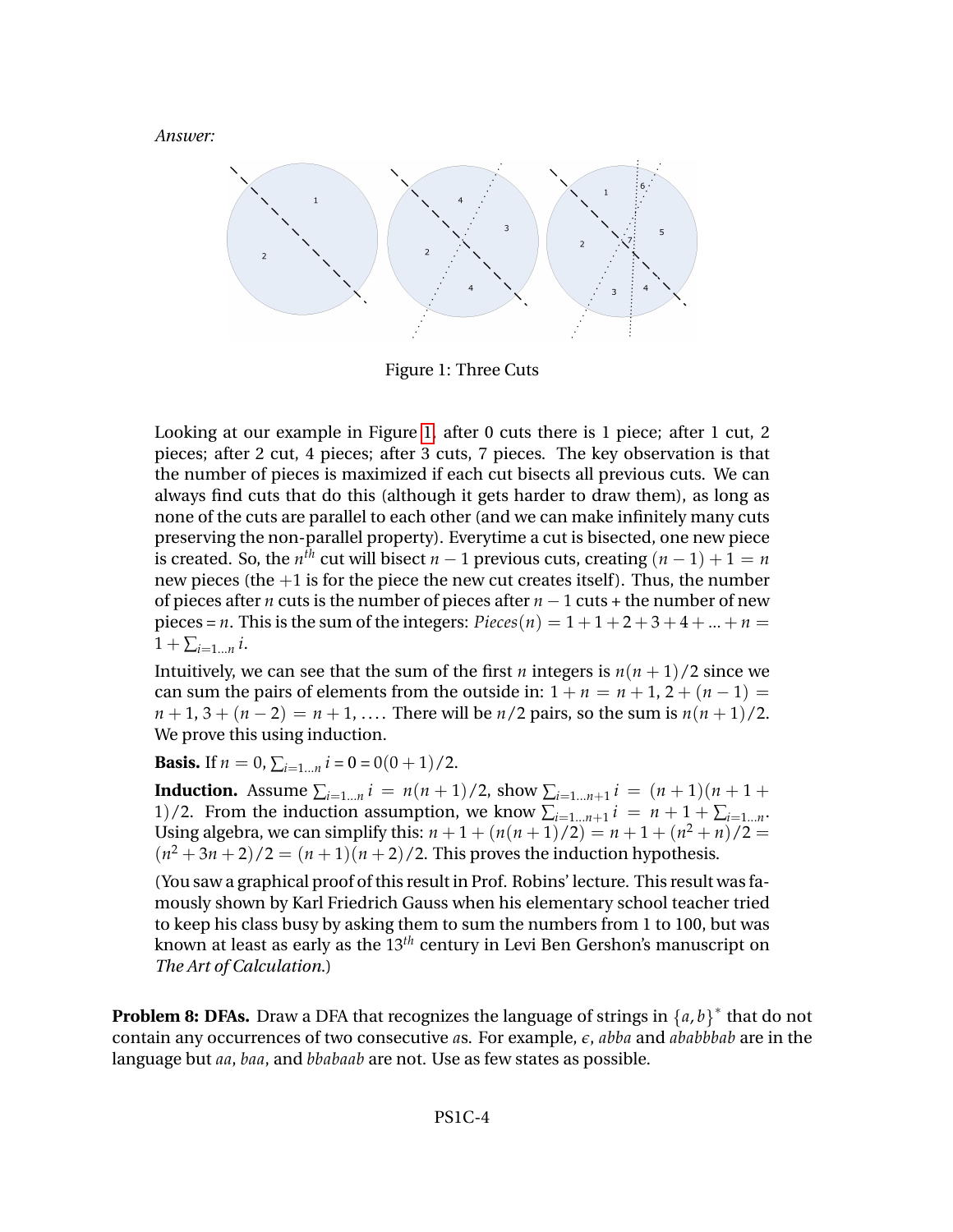**Challenge bonus:** For a given maximum length *n*, how many strings of length less than or equal to *n* are in the language? (You are not expected to be able to solve challenge bonus problems, but will receive extra credit points for good solutions to them.)

*Answer:* See [Class 5.](http://www.cs.virginia.edu/evans/cs3102-s10/classes/class5/)

**Problem 9: Lexical Analysis.** DFAs are often used in compilers to recognize lexical units in programs. Tools such as flex (*http://flex.sourceforge.net/*) generate code that performs lexical analysis (breaking a stream of text into a sequence of tokens) by translating regular expressions into finite state machines.

Many programming languages also provide library functions that perform scanning such as Java's java.util.Scanner class and Python's re library. Later in the course we will explore regular expressions and how a program might construct a DFA from a regular expression. In this problem, you will manually construct DFAs that recognize a few Java programming language constructs. For each part, your answer should be a description of a DFA that exactly recognizes the described language. You can either draw the complete DFA, or explain clearly how you would construct it.

For simplicity we assume an alphabet that is a subset of the actual Java alphabet:

 $\Sigma = \text{Leters} \cup \text{Digits} \cup \{\text{Space}, \text{NewLine}, \text{/}, *\}$  $Leters = {a, b, c, ..., z, A, B, C, ..., Z}$  $Digits = \{0, 1, 2, \ldots, 9\}$ 

a. Identifiers: a sequence of one or more *Letters* and *Digits*, the first of which must be a letter.

*Answer:* We need two states to keep track of whether or not we have already seen one *Letters*. We follow the convention here of not showing transitions that lead to rejection, so for if there is no transition in the current state on the input symbol, that means the machine transitions into a permanent reject state.



b. Single-line comments: a //, followed by any number of *Letters*, *Digits*, and Space characters until a NewLine.

*Answer:* Lots of people had trouble with this one. Note that it is not a valid string in the language unless it ends with a NewLine, and that there are no